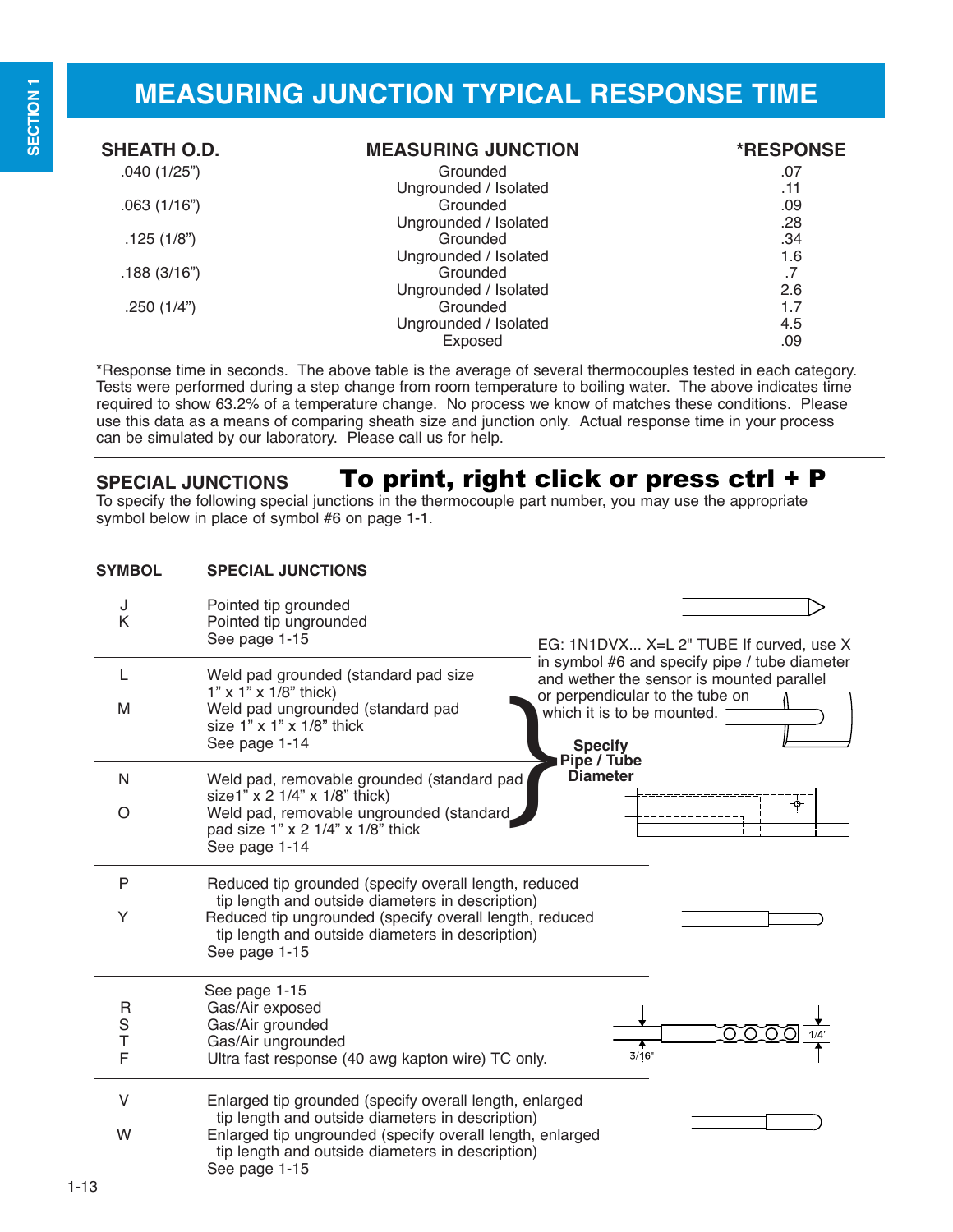**SPECIAL JUNCTIONS**

**POINTED TIP**

| - ْ∩<br>5 |
|-----------|

The pointed tip sensor actually acts like a "needle", and can be inserted into an item to measure its temperature. The angle of the point is approximately 30° - 45°. This type of probe is most commonly used in the food processing and pharmaceutical industries.

This sensor can be manufactured in Types J, K, T, E, and N thermocouple calibration. Any cold end details can be selected from those listed on page 1-2 .

The conical point on this sensor is designed to penetrate into soft and semi-frozen objects. It is made from rugged stainless steel and can be manufactured with a durable plastic handle for hand held penetration and measurement, if needed.

## **REDUCED TIP**

The reduced tip sensor is used to yield a quicker response time. The smaller diameter probe at the tip provides less mass at the sensing end, thus a faster response time. Specify desired diameter needs, large and reduced, and the lengths of both: i.e., X=Reduced tip,  $1/4$ " x 5",  $1/8$ " x 1". This sensor can be used for immersion into air or liquids. Care should be taken to assure high velocity flow and/or pressure does not exist if using a small diameter reduced tip sensor. This sensor can be manufactured in any calibrations. Cold end details can be selected from page 1-2.

**ENLARGED TIP**



The enlarged tip sensor is usually used for better thermal transfer in an old well. Specify desired diameter needs, reduced and large, and the lengths of both: i.e.,  $X=$ Enlarged tip,  $1/4$ " x 6",  $1/2$ " x 8". The cold end details can be specified from page 1-2 of the JMS catalog. The standard material used is 316SS.

## **GAS / AIR TIP**



The gas / air section of the probe is made to cover the exposed sensor measuring junction to protect the junction while still allowing air to flow thru the holes. JMS has a standard pattern of hole size and spacing as shown in the drawing above.

This stainless steel cover over the junction acts as a radiant energy shield to protect the measuring junction from radiant heat which may be emitted from a flame or heater in the process. The thermocouple tip is still exposed to air flow for fast measurement. This type of probe can be inserted into duct work, grills, and air vents.

For RTD's, a type E sensor (page 3-1) is either exposed (bare) or enclosed in a 1/8" hollow tube for moisture protection. An ultra fast response type is also available.